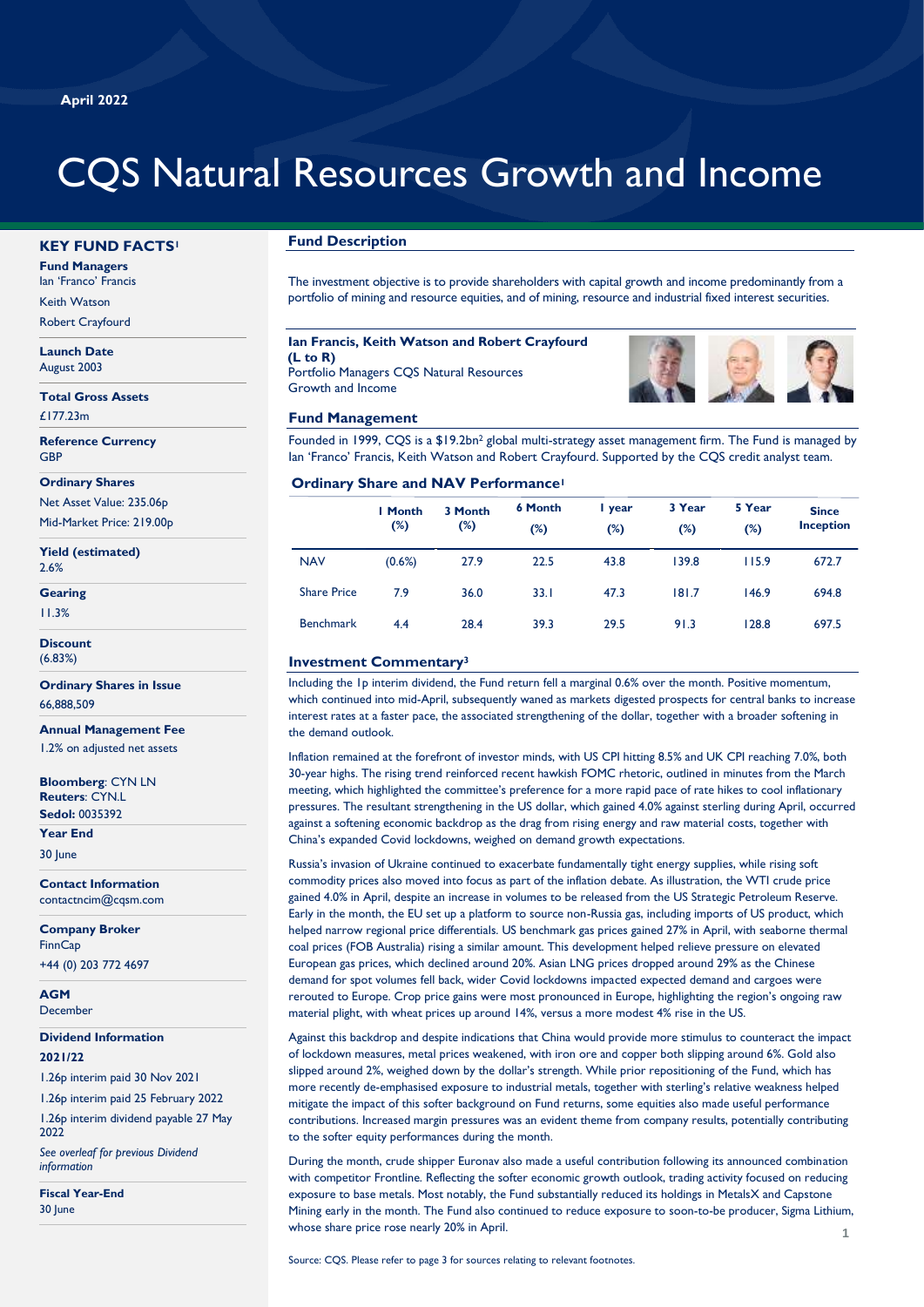# **KEY FUND FACTS** *(continued)*

 $\overline{\phantom{a}}$ ■ Oil & Gas 24.0% Gold 14.5% ■Copper 11.3% Lithium 9.3% ■ Shipping 8.2% Uranium 5.7% ■ Coal 5.4% Palm Oil 3.5% ■ Base metals 3.3% Nickel 3.0% Rare Earth 3.0% Silver 2.7% ■ Zinc 1.9% Platinum 1.4% **Dividend Information (***continued)* **2012/13** Total 5.50p **2013/14** Total 5.60p **2014/15** Total 5.60p **2015/16** Total 5.60p **2016/17** Total 5.60p **2017/18** Total 5.60p **2018/19** Total 5.60p **2019/20** Total 5.60p **2020/21** Total 5.60p **Investor Report** Monthly Factsheet **Annual Report & Accounts** Published: October **Results Announced** Finals: October Interims: March **Portfolio Analysis<sup>1</sup> Sector** Region North America 39.4% Latam 15.8% Australia 17.5% Africa 9.2% Global 8.4% Europe 3.9% ■ Asia 5.9%

# **AIFMD Leverage Limit Report (% NAV)**

■ Fixed Interest Securities 1.3% Iron 0.9% Mineral Sands 0.8% Agriculture 0.1%

|                                               | Gross Leverage (%) <sup>4</sup> | <b>Commitment Leverage(%)</b> <sup>5</sup> |
|-----------------------------------------------|---------------------------------|--------------------------------------------|
| CQS Natural<br>Resources Growth and<br>Income | l 10                            | 1 I O                                      |

<sup>4</sup>Source: CQS, as at 29 April 2022. For methodology details see Article 4(3) of Directive 2011/61/EU (AIFMD) and Articles 6, 7, 9 and 10 of Delegated Regulation 231/2013.

<sup>5</sup>Source: CQS, as at 29 April 2022. For methodology details see Article 4(3) of Directive 2011/61/EU (AIFMD) and Articles 6, 8, 9, 10 and 11 of Delegated Regulation 231/2013.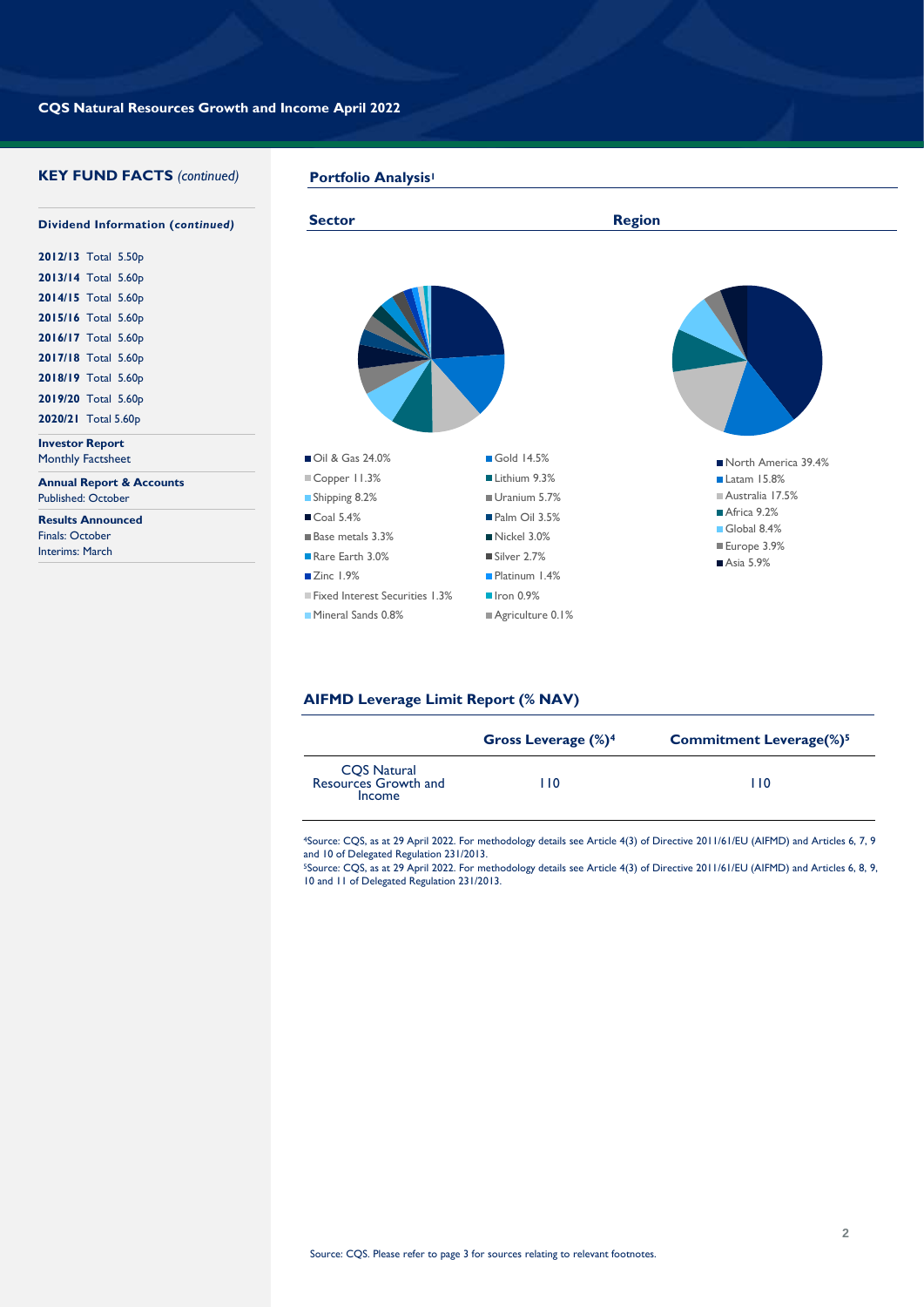# **TOP 20 HOLDINGS (%)1, 6**

| <b>Name</b>                          | (% of MV) |  |
|--------------------------------------|-----------|--|
| <b>Precision Drilling</b>            | 6.8       |  |
| Sigma Lithium Resources              | 6.4       |  |
| <b>West African Resources</b>        | 5.0       |  |
| Nexgen Energy                        | 4.0       |  |
| Diamondback Energy                   | 3.9       |  |
| R E A Holdings <sup>7</sup>          | 3.6       |  |
| Euronav Luxembourg <sup>8</sup>      | 3.3       |  |
| <b>Foran Mining</b>                  | 3.2       |  |
| <b>Vermilion Energy</b>              | 3.2       |  |
| <b>BW LPG</b>                        | 3.1       |  |
| Top 10 Holdings Represent            | 42.5      |  |
| Talon Metals <sup>9</sup>            | 3.0       |  |
| Lynas Rare Earths                    | 3.0       |  |
| First Quantum Minerals <sup>10</sup> | 2.8       |  |
| Ero Copper                           | 2.8       |  |
| <b>Firefinch Resources</b>           | 2.8       |  |
| <b>Diversified Energy</b>            | 2.6       |  |
| <b>Emerald Resources</b>             | 2.1       |  |
| Metals $X$                           | 1.9       |  |
| <b>EOG Resources</b>                 | 1.9       |  |
| Transocean                           | 1.6       |  |
| <b>Top 20 Holdings Represent</b>     | 67.0      |  |
|                                      |           |  |

*The Company has exposure to 120 issues.*

### **IMPORTANT INFORMATION:**

Source: <sup>1</sup>CQS, as at 29 April 2022. <sup>2</sup>Total return performance as at 29 April 2022. The Company's investment benchmark is 80 per cent. Euromoney Global Mining Index (sterling adjusted) and 20 per cent Credit Suisse High Yield Index (sterling adjusted). Performance data is calculated from 1 August 2003 (total return basis). <sup>3</sup>All market data sourced from Bloomberg unless otherwise stated. All returns quoted in local currency unless otherwise stated. The Company may since have exited some or all of the positions detailed in the commentary. All returns quoted in local currency unless otherwise stated. The Company may since have exited some or all of the positions detailed in the commentary. <sup>6</sup>All holdings data are rounded to one decimal place. Totals may therefore differ to sum of constituents. These include historic returns and past performance is not a reliable indicator of future results. The value of investments can go down as well as up. Please read the important legal notice at the end of this document. <sup>7</sup>Includes Rea Finance 8.75% 31/08/2025 equity valued at £494,570.00, R.E.A. Holdings Plc Ordinary 25p equity valued at £39,845.00 and Rea Holdings Preferred valued at £0.00. 8Includes Euronav NV equity valued at £159,697.33, Euronav Luxembourg SA 7.5% 31/05/2022 valued at £473,118.28 and Euronav Luxembourg 6.25% 14/09/26 Usd valued at £0.00. 9Includes Talon Metals Corp valued at £0.00 and Talon Metals Warrants 18/03/22 valued at £0.00. <sup>10</sup>Includes First Quantum Minerals equity valued at £804,460.37 and First Quantum Minerals 7.5% 01/04/2025 equity valued at £0.00.

This document has been issued by CQS (UK) LLP which is authorised and regulated by the UK Financial Conduct Authority, CQS (US), LLC which is a registered investment adviser with the US Securities and Exchange Commission, and/or CQS (Hong Kong) Limited, which is authorised and regulated by the Hong Kong Securities and Futures Commission. The term "CQS" as used herein may include one or more of CQS (UK) LLP, CQS (US), LLC, and CQS (Hong Kong) Limited or any other affiliated entity. The information is intended solely for sophisticated investors who are (a) professional investors as defined in Article 4 of the European Directive 2011/61/EU or (b) accredited investors (within the meaning given to such term in Regulation D under the U.S. Securities Act of 1933, as amended) and qualified purchasers (within the meaning given to such term in Section 2(a)(51) of the U.S Investment Company Act 1940, as amended). This document is not intended for distribution to, or use by, the public or any person or entity in any jurisdiction where such use is prohibited by law or regulation.

This document is a marketing communication prepared for general information purposes only and has not been delivered for registration in any jurisdiction nor has its content been reviewed by any regulatory authority in any jurisdiction. The information contained herein does not constitute: (i) a binding legal agreement; (ii) legal, regulatory, tax, accounting or other advice; (iii) an offer, recommendation or solicitation to buy or sell shares or interests in any fund or investment vehicle managed or advised by CQS (a "CQS Fund") or any other security, commodity, financial instrument, or derivative; or (iv) an offer to enter into any other transaction whatsoever (each a "Transaction"). Any decision to enter into a Transaction should be based on your own independent investigation of the Transaction and appraisal of the risks, benefits and appropriateness of such Transaction in light of your circumstances. Any decision to enter into any Transaction should be based on the terms described in the relevant offering memorandum, prospectus or similar offering document, subscription document, key investor information document (where applicable), and constitutional documents and/or any other relevant document as appropriate (together, the "Offering Documents"). Any Transaction will be subject to the terms set out in the Offering Documents and all applicable laws and regulations. The Offering Documents supersede this